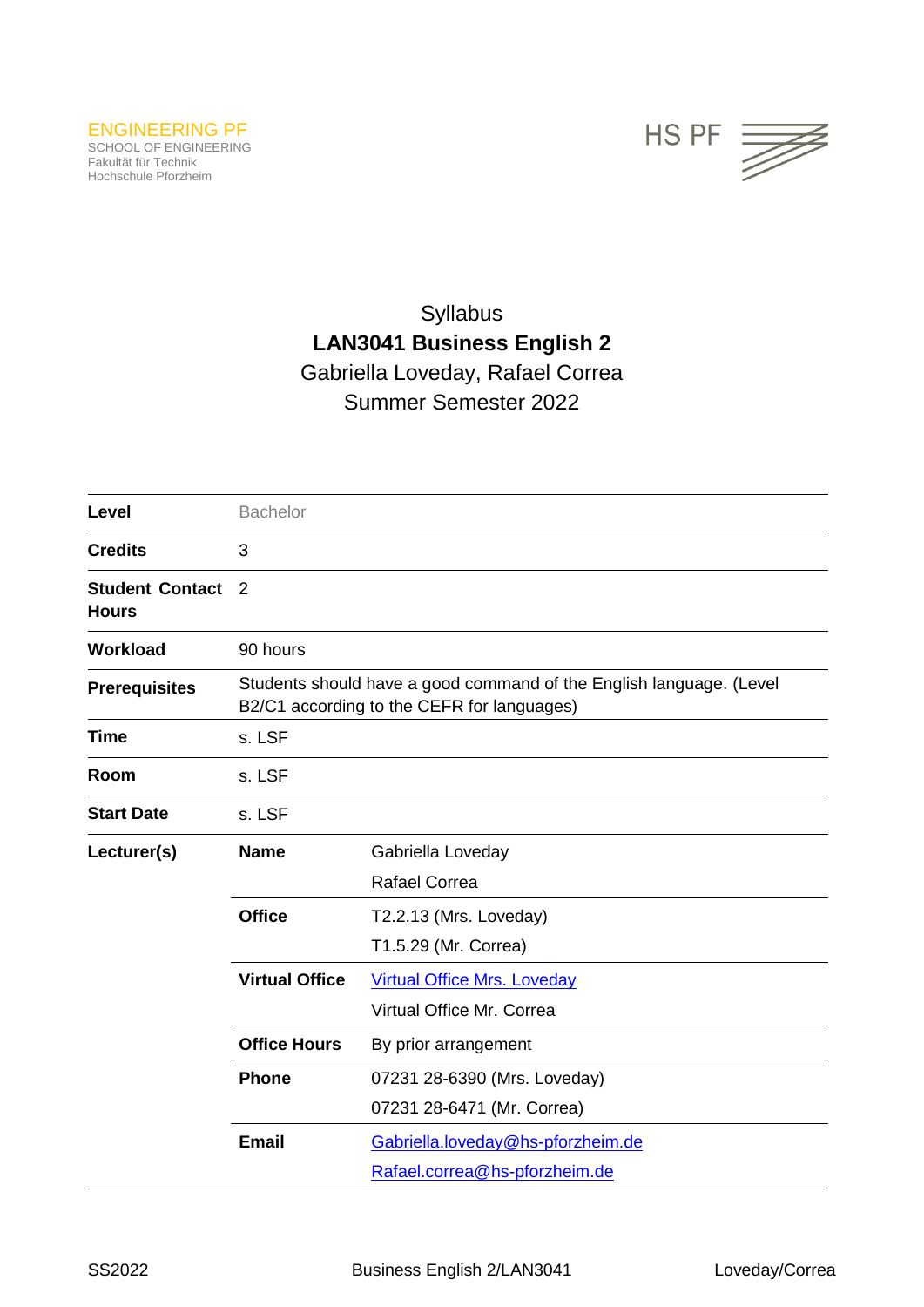#### **Summary**

This course will be run as a workshop and will prepare students for interaction in a business environment. They will acquire practical oral and written skills which will aid them in their future careers. They will also address the challenges of doing business with partners from different cultural backgrounds.

### **Outline of the Course**

Presenting a marketing plan Financing a business USPs Pitching **CSR** Different negotiation styles Communication techniques Presentation techniques Commercial correspondence Job applications and interview training Meetings Cultural awareness **Telephoning**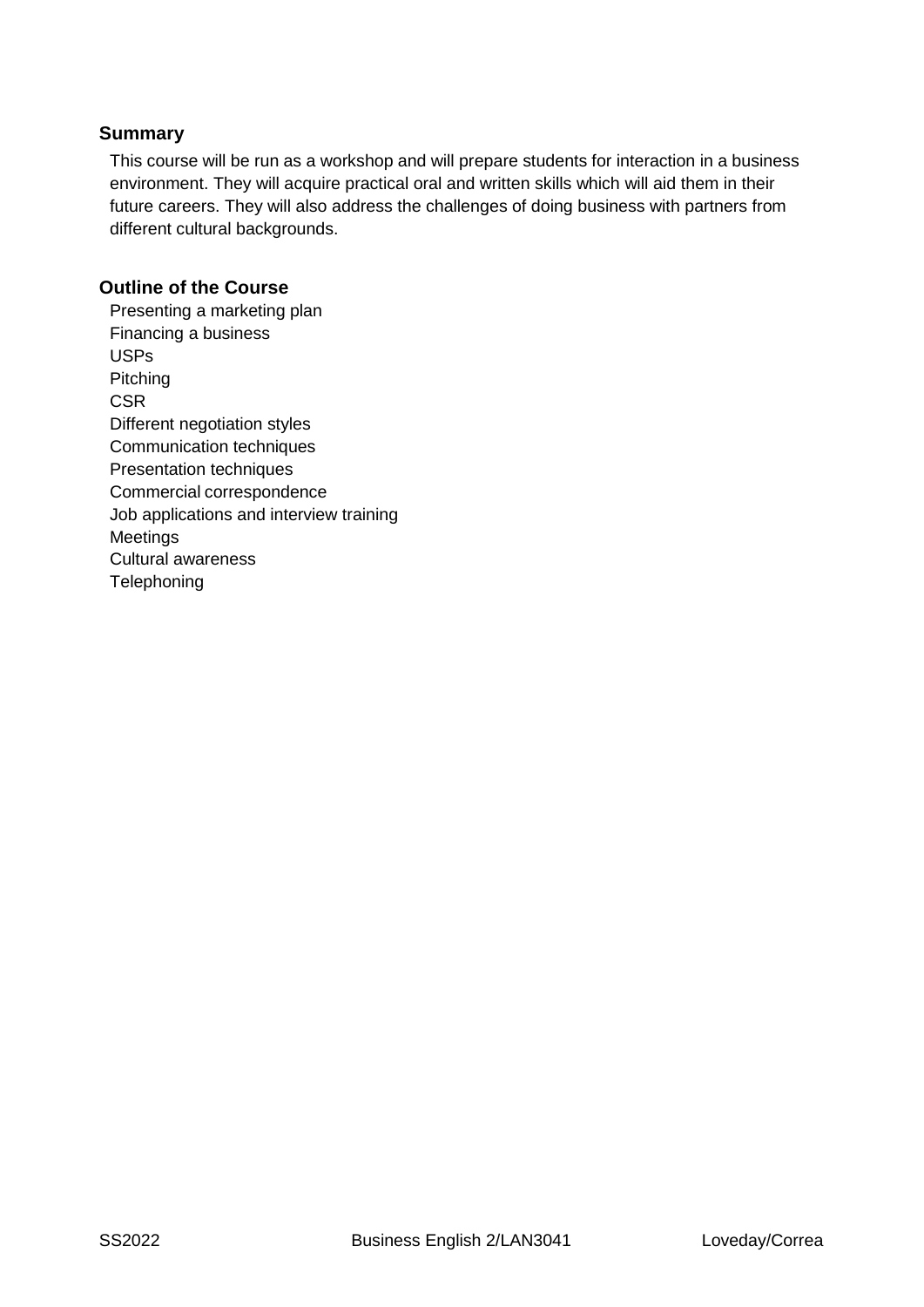## **Course Intended Learning Outcomes and their Contribution to Program Intended Learning Outcomes / Program Goals**

| <b>Goals</b>                           | <b>Contribution</b>                                                                                                                                           | <b>Assessment</b>                                             |
|----------------------------------------|---------------------------------------------------------------------------------------------------------------------------------------------------------------|---------------------------------------------------------------|
| <b>Business Knowledge</b><br>1.3 & 1.4 | Cultural awareness,<br>international negotiations and                                                                                                         | Class participation in<br>presentations, role plays,          |
|                                        | presentations,<br>correspondence, negotiations,<br>business plans,<br>entrepreneurship, job<br>applications and interviews                                    | case studies.                                                 |
| Use of information                     | Students will be required todo                                                                                                                                | Class participation in                                        |
| technology                             | internet research on business                                                                                                                                 | presentations, role plays,                                    |
| 2.1 & 2.2                              | plans, companiesin the area,<br>business cultures in different<br>parts ofthe world, videos on<br>business negotiations, videos<br>on starting a new business | case studies.                                                 |
| Critical thinking and                  | Examination of case studies,                                                                                                                                  | Class participation in                                        |
| analytical capabilities                | assessment of behavior across<br>cultures, assessing market                                                                                                   | presentations, role plays,<br>case studies                    |
| 3                                      | entry                                                                                                                                                         |                                                               |
| Ethical thinking                       | Ethical dilemmas and how to                                                                                                                                   | Class participation in                                        |
| 4                                      | make ethical decisions across<br>cultures and companies                                                                                                       | presentations, role plays,<br>case studies                    |
| <b>Communication skills</b>            | Role plays, simulations,                                                                                                                                      | Class participation in                                        |
| 5.1 & 5.2                              | discussions, presentations<br>and negotiations on                                                                                                             | presentations, role plays,<br>case studies,                   |
|                                        | business issues in the<br>English language, report<br>writing, memos, minutes                                                                                 | correspondence writing in<br>groups, reports to<br>management |
| Ability to work in teams               | Role plays, simulations,                                                                                                                                      | Class participation in                                        |
|                                        | discussions, presentations and                                                                                                                                | presentations, role plays,                                    |
| 6                                      | negotiations on business<br>issues in groups of3-4<br>students                                                                                                | case studies                                                  |
| Intercultural competency               | <b>Examination of different</b>                                                                                                                               | Class participation in                                        |
| $\overline{7}$                         | business cultures,<br>negotiating across cultures                                                                                                             | presentations, role plays,<br>case studies                    |
| Interdisciplinarity                    | Course provides a link to                                                                                                                                     | Class participation in                                        |
| 7.1, 7.2 & 7.3                         | mandatory electives in 6 <sup>th</sup>                                                                                                                        | presentations, role plays,<br>case studies                    |
|                                        | and 7 <sup>th</sup> semesters -                                                                                                                               |                                                               |
|                                        | intercultural management                                                                                                                                      |                                                               |
|                                        | and engineering and other<br>courses held in English.                                                                                                         |                                                               |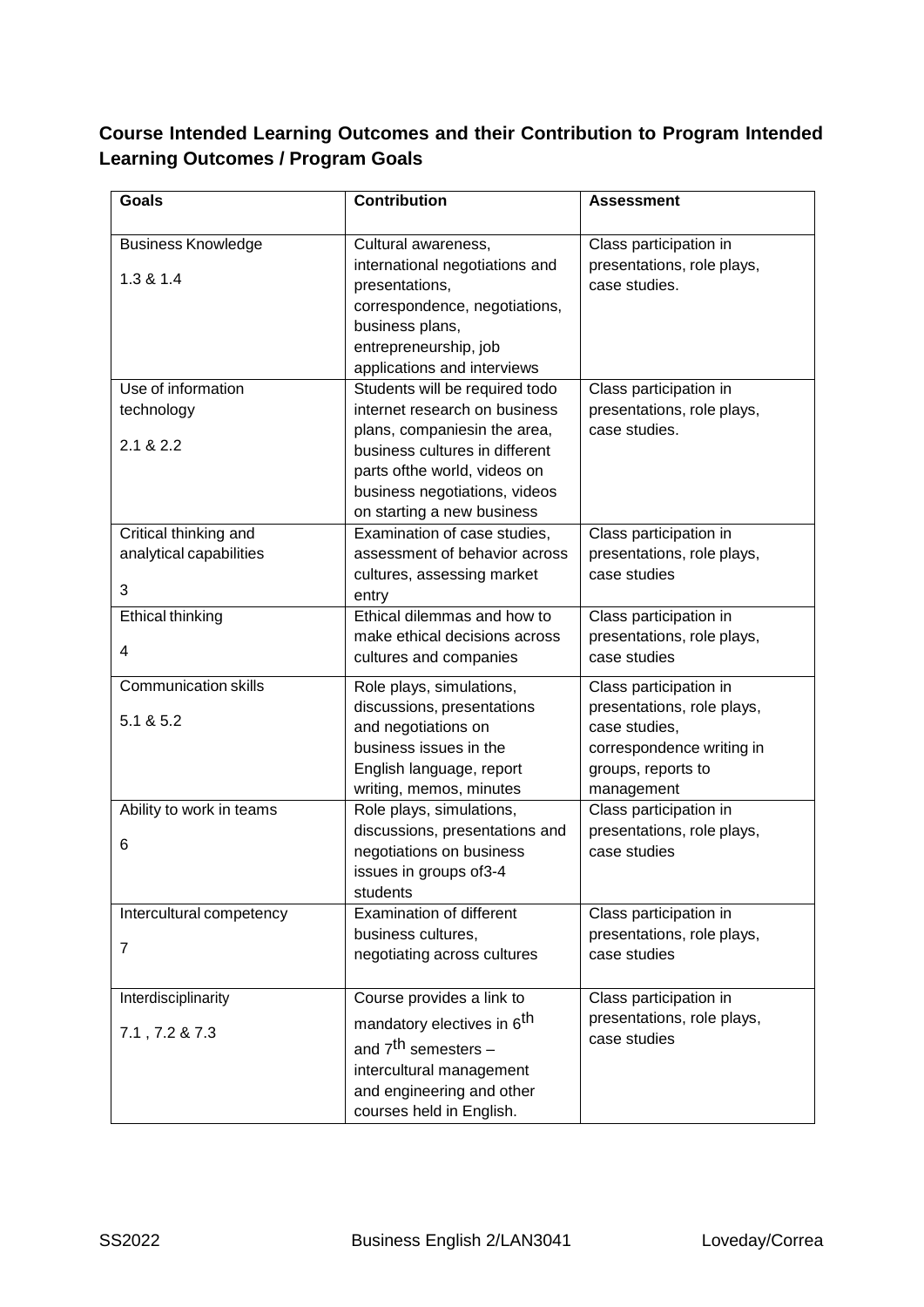## **Teaching and Learning Approach**

The course will be run as a seminar with an interactive approach.. All students will be expected to make an active contribution to group discussions, simulations and case studies. In addition, part of the course will consist of group and individual presentations. All classes will be held in English and students will be expected to provide written assignments in order to improve their written communication skills.

## **Literature and Course Materials**

- The Times 100 Case Studies
- Trappe Tonya & Tullis Graham, Intelligent Business Advanced
- BBC Videos Dragons Den & the Apprentice
- Hofstede, Geert, Hofstede, Gert Jan, 2005, *Cultures and Organizations Software of the Mind,*
- 2<sup>nd</sup> Edition, McGraw-Hill, New York
- MacKenzie Ian, English for Business **Studies**
- Utley Derek, Intercultural Resource Pack

## **Assessment**

There will be continual assessment throughout the course. Students will be assessed through their presentations and written assignments. Regular feedback and correction will be provided to encourage improvement in students' written and oral communication skills in English.

### **Grading**

Students will be graded as 'pass' or 'fail'.

### **Schedule**

| <b>No</b>      | Date                            | Content                                                                                                                 |
|----------------|---------------------------------|-------------------------------------------------------------------------------------------------------------------------|
|                | 26th September 2022             | Presentation skills training, introduction to<br>marketing plans, internship presentation<br>planning, market research. |
| $\mathcal{P}$  | 27th September 2022             | Cultural awareness, product development,<br>USPs, advertising, internship discussions.                                  |
| 3              | 28 <sup>th</sup> September 2022 | Interviews and personal profiles, introduction to<br>pitching, feedback, telephoning.                                   |
| $\overline{4}$ | 29th September 2022             | Meetings, reports, working on marketing<br>plans, perfecting thepitch, rehearsals.                                      |
| 5              | 30 <sup>th</sup> September 2022 | Marketing plan presentations, final appraisal and<br>feedback                                                           |

Tentative Schedule (changes may be necessary)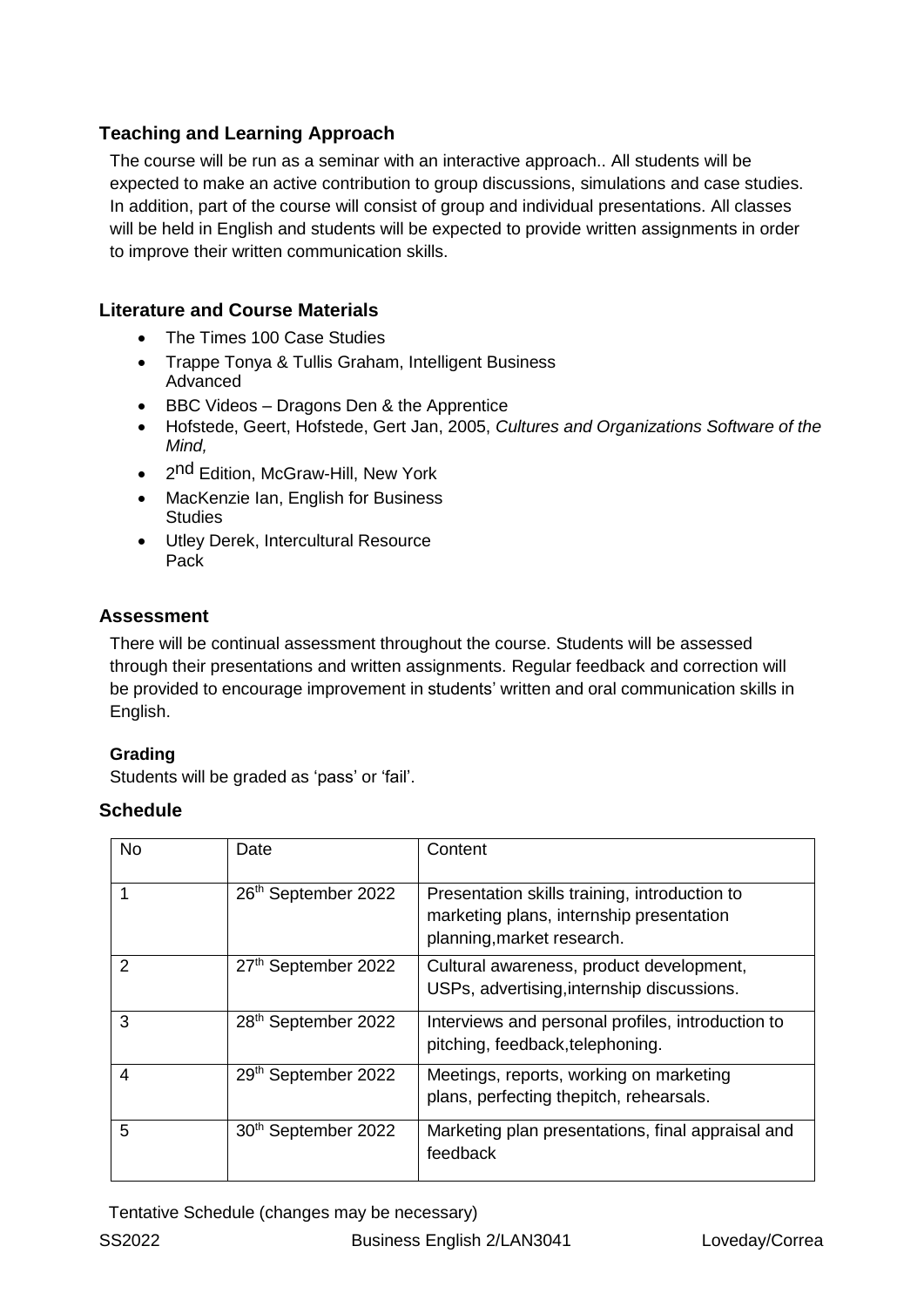## **Academic Integrity and Student Responsibility**

Students are required to participate actively in all course activities. Furthermore, they will be expected to attend each session and dedicate extra time to their written assignments and presentations. The group work load should be completed by ALL members of the group. If a student does not make an adequate contribution, they will fail the course.

## **Code of Conduct for Students**

#### [Link to the Code of Conduct for online Teaching](https://e-campus.hs-pforzheim.de/business_pf/digital_learning_tools_links)

In case of online teaching: Students must ensure that they have a microphone and video camera and a stable internet connection in order to participate on Alfaview.

#### **Teaching Philosophy**

#### **My teaching philosophy: Gabriella Loveday**

I am committed to providing the students with the best possible learning opportunities so that they improve their English communication skills. I am a firm believer in the maxim 'practice makes perfect'. Therefore, I encourage students to send me written assignments throughout the course and contact me after class during my visiting hours or via email so that I can provide them with individual support should they be having any problems with the course material and/or their English.

#### **My Teaching Philosophy: Rafael Correa**

My main goal during this course is to help prepare the students to perform in English, as well as they can, in professional and academic situations. With this in mind, I encourage the students to see the classroom as a safe and informal environment where they can experiment with the language and clarify all their doubts. Ideally, each student will end this course more confident, more critical and at the same time more self-aware regarding his/her own communication skills and stance while making presentations or taking part in discussions held in English.

### **Additional Information**

**Language:** English

### **Learning Objectives**

By the end of the course students

- will have honed their presentation skills in English
- will be able to address the challenges of doing business with partners from different cultural backgrounds
- will be able to interact and communicate freely and effectively in English on a wide range of business themes
- will have learned how to negotiate in different cultures
- will be able to adapt to different business etiquettes